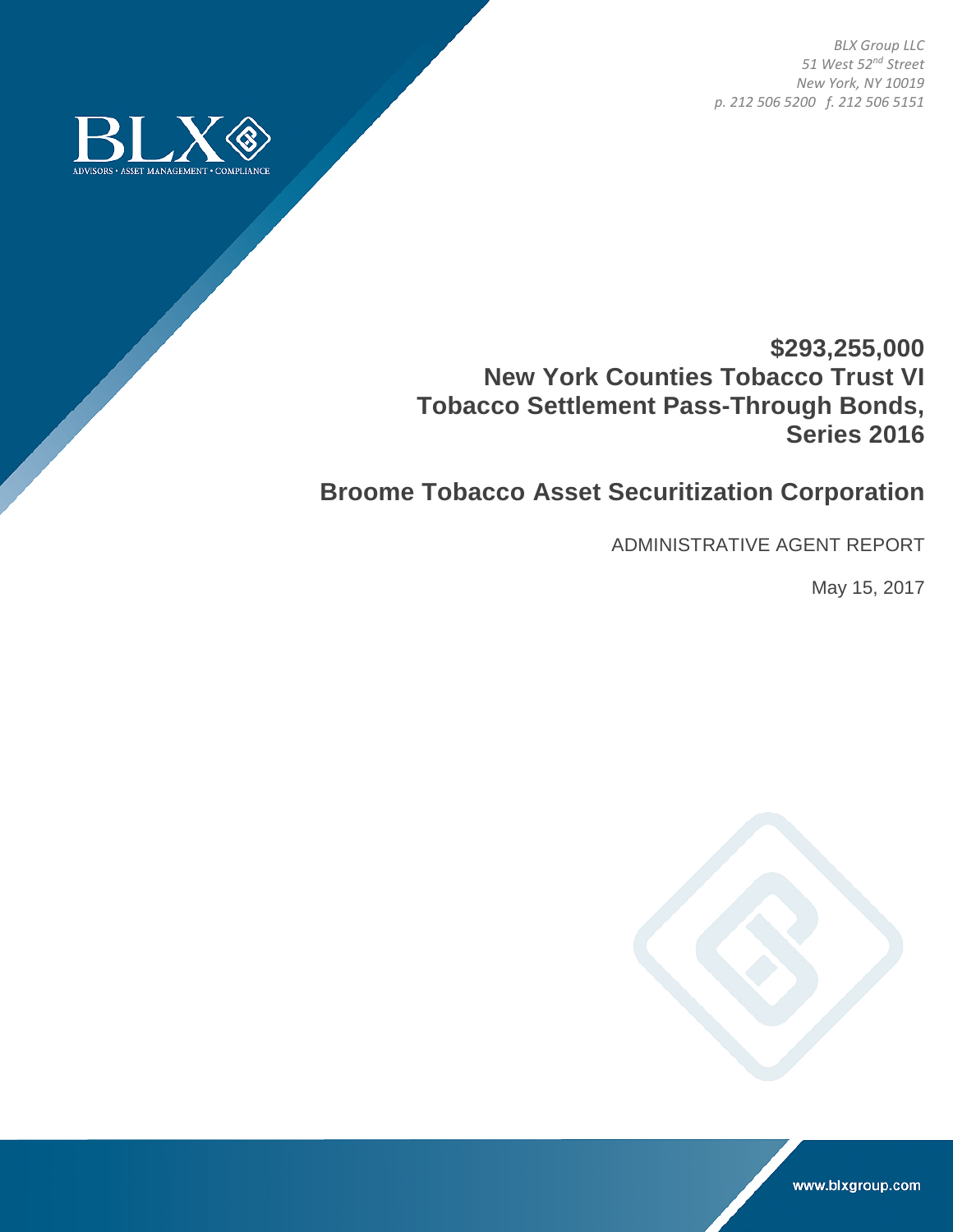## **TABLE OF CONTENTS**

Transmittal Letter

- Schedule A Principal and Interest Payments
- Schedule B Account Balances as of June 1, 2017
- Schedule C Liquidity Reserve Requirement and Operating Expense Reserve Account Requirement
- Schedule D Partial or Final Lump Sum Payments Received
- Schedule E Amounts to be Distributed on June 1, 2017

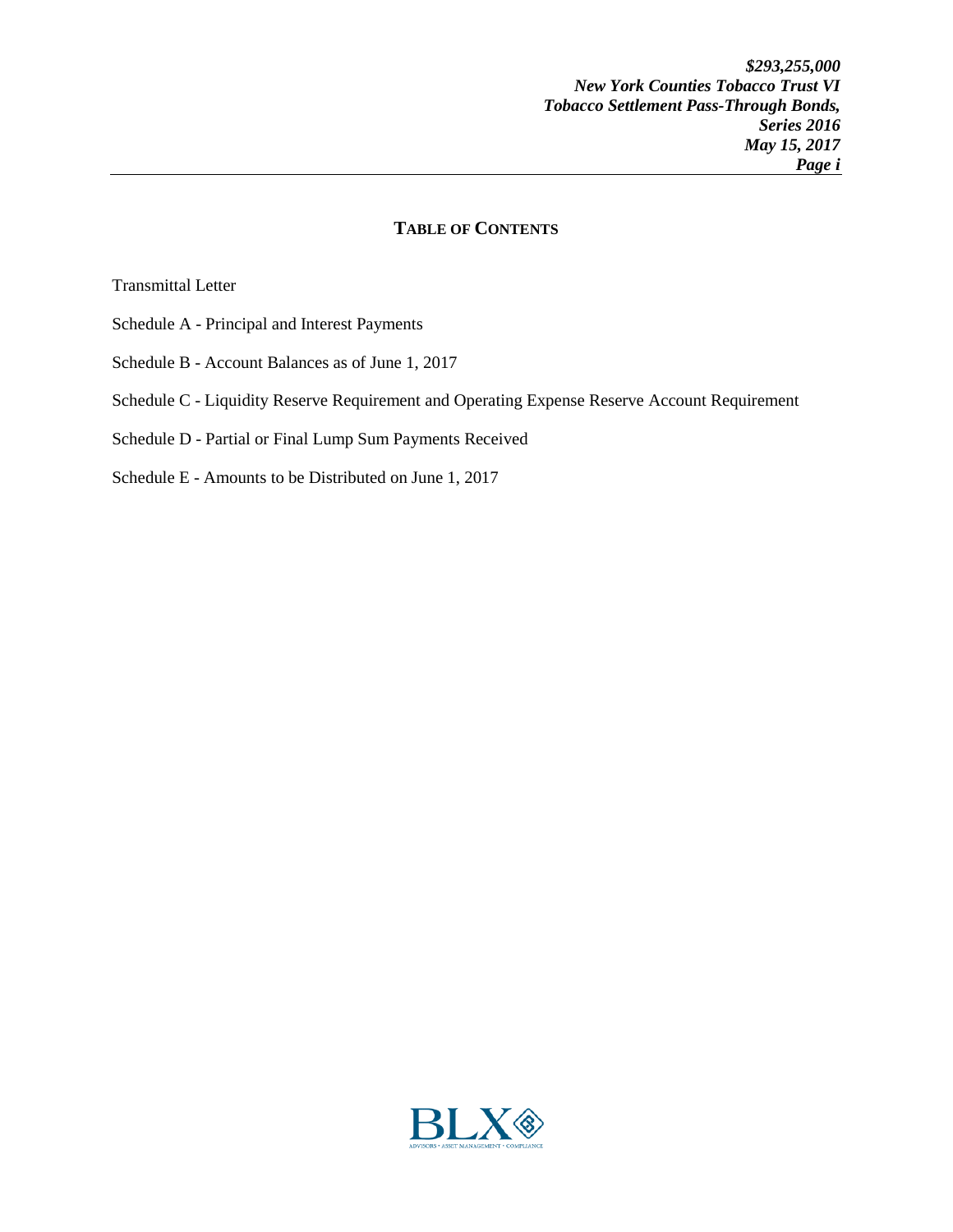

May 15, 2017

Broome Tobacco Asset Securitization Corporation 60 Hawley Street Binghamton, New York 13902

> Re: \$293,255,000 New York Counties Tobacco Trust VI Tobacco Settlement Pass-Through Bonds, Series 2016

Ladies and Gentlemen:

This report (the "Report") is being delivered to you pursuant to the Administrative Agent Agreement (the "AA Agreement") by and between the Broome Tobacco Asset Securitization Corporation (the "Corporation") and BLX Group LLC. The Report consists of certain calculations and statements made in accordance with Section 4.1(iv) of the AA Agreement and Section 6.4(d) of the Indenture dated as of August 1, 2001 as amended and restated as of September 22, 2016 (the "Indenture") by and between the Corporation and Manufacturers and Traders Trust Company (the "Trustee"). Unless defined herein, all capitalized terms used herein shall have the meanings given such terms in the AA Agreement or Indenture as applicable. Specifically, this Report is comprised of the following attachments:

- the amount of principal to be paid to Bondholders on the next Distribution Date, i.e. June 1, 2017 (the "Next Distribution Date") (see Schedule A hereof);
- the amount of interest to be paid to Bondholders on the Next Distribution Date (see Schedule A hereof);
- the amount on deposit in each Indenture account as of the Next Distribution Date (see Schedule B hereof);
- the Liquidity Reserve Requirement and Operating Expense Reserve Account Requirement as of the Next Distribution Date (see Schedule C hereof);
- whether or not any Partial or Final Lump Sum Payments have been received (see Schedule D hereof); and
- the amounts to be distributed in accordance with Section 3.2 of the Supplemental Indenture (see Schedule E hereof).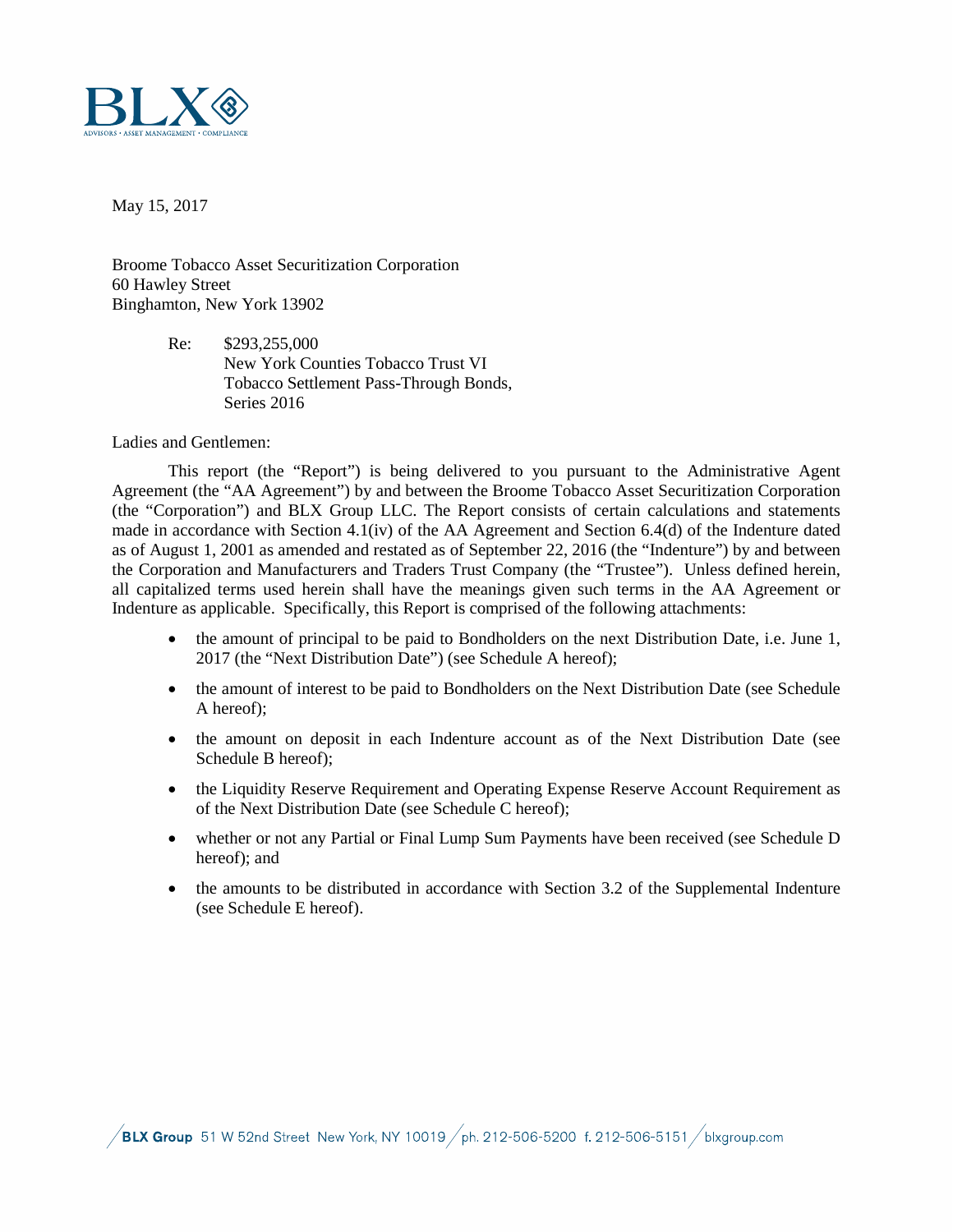

This Report is not to be used, circulated, quoted, referred to, or relied upon by any other person without our express written permission.

Very truly yours,

BLX Jeoup LLC

BLX Group LLC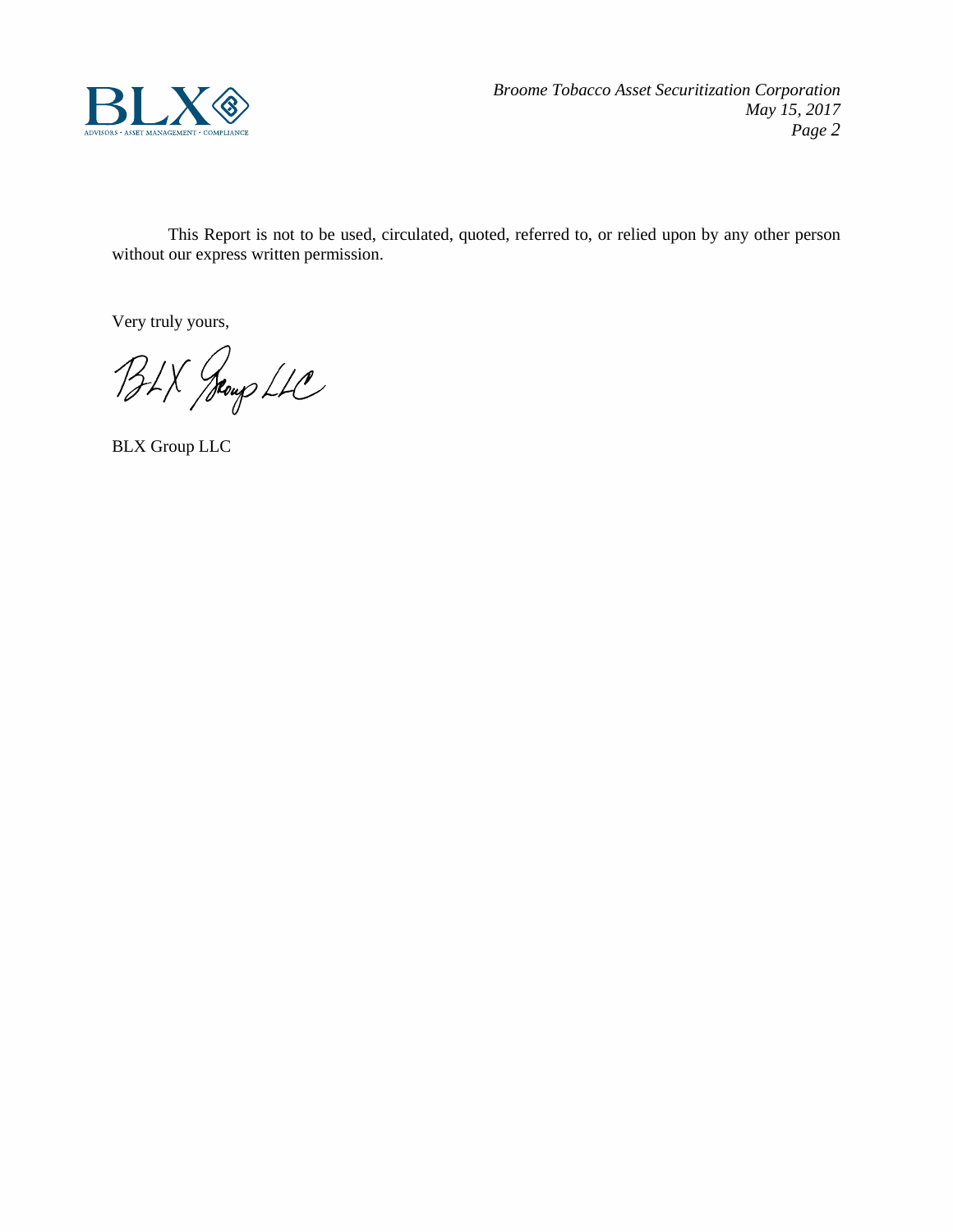**Broome Tobacco Asset Securitization Corporation**  *Schedule A - Principal and Interest Payments*

Per Section 6.4(d)(1) of the Indenture and Section 4.1(a)(iv)(A) of the Administrative Agent Agreement, the amount of principal to be paid to Bondholders of each Series on June 1, 2017: Maturing Principal: \$0.00 Turbo Redemption Payments: \$165,000.00 Other Redemptions:  $$0.00$ 

Per Section 6.4(d)(2) of the Indenture and Section 4.1(a)(iv)(B) of the Administrative Agent Agreement, the amount of interest to be paid to Bondholders of each Series on June 1, 2017: Interest Due: \$1,377,768.75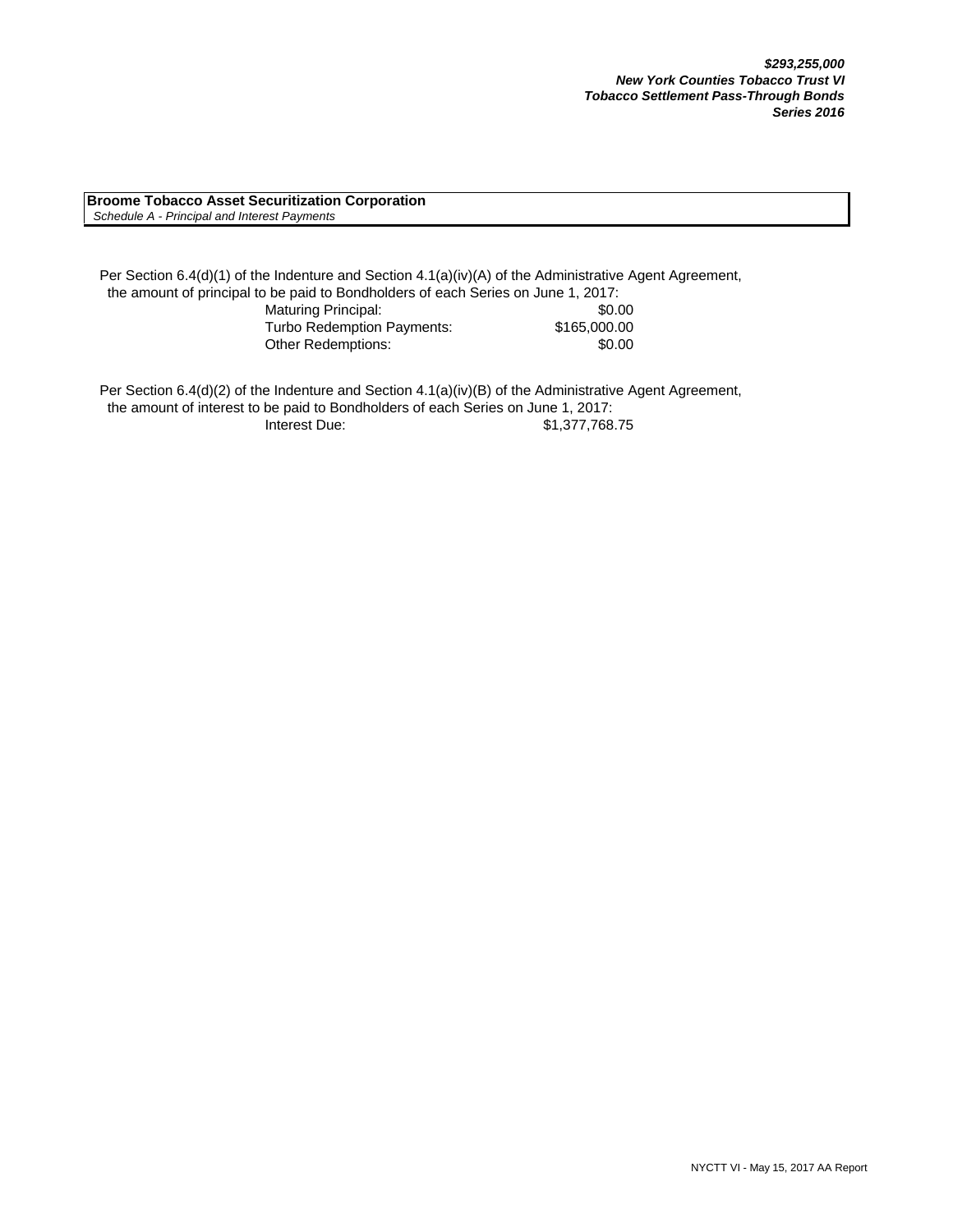**Broome Tobacco Asset Securitization Corporation**  *Schedule B - Account Balances as of June 1, 2017*

> Per Section 6.4(d)(3) of the Indenture and Section 4.1(a)(iv)(C) of the Administrative Agent Agreement, the amount on deposit in each Account as of June 1, 2017 is expected to be:

| Collection Account <sup>2</sup>                        | \$24,502.74    |
|--------------------------------------------------------|----------------|
| Debt Service Account (Series 2016 A-1) <sup>2,3</sup>  | \$1,388,348.24 |
| Debt Service Account (Series 2016 A-2B) <sup>2,3</sup> | \$1,172,874.68 |
| <b>Extraordinary Payment Account</b>                   | \$0.00         |
| Liquidity Reserve Account <sup>2,3</sup>               | \$2,884,310.93 |
| Lump Sum Redemption Account                            | \$0.00         |
| Operating Expense Account <sup>2</sup>                 | \$18,500.00    |
| Operating Expense Reserve Account <sup>2,4</sup>       | \$46,078.35    |
| Rebate Account                                         | \$0.00         |
| Turbo Redemption Account <sup>2,3</sup>                | \$169,205.00   |

<sup>1</sup>  $\frac{1}{1}$  As set forth in the statements provided by the Trustee.

<sup>&</sup>lt;sup>2</sup> Represents the balance of the BlackRock Liquidity FedFund (the "Money Market Fund") as of May 11, 2017.<br><sup>3</sup> Represents the maturity value of the fixed income securities as of June 1, 2017 and/or November 30, 2017.

 $3$  Represents the maturity value of the fixed income securities as of June 1, 2017 and/or November 30, 2017.<br><sup>4</sup> Penresents the lower of market or cost value of fixed income investments held in the Operating Expense Be

Represents the lower of market or cost value of fixed income investments held in the Operating Expense Reserve Account as set forth in the Trustee statements. The cost value of the fixed income investment held in this account as set forth in the Trustee statements is \$46,084.19.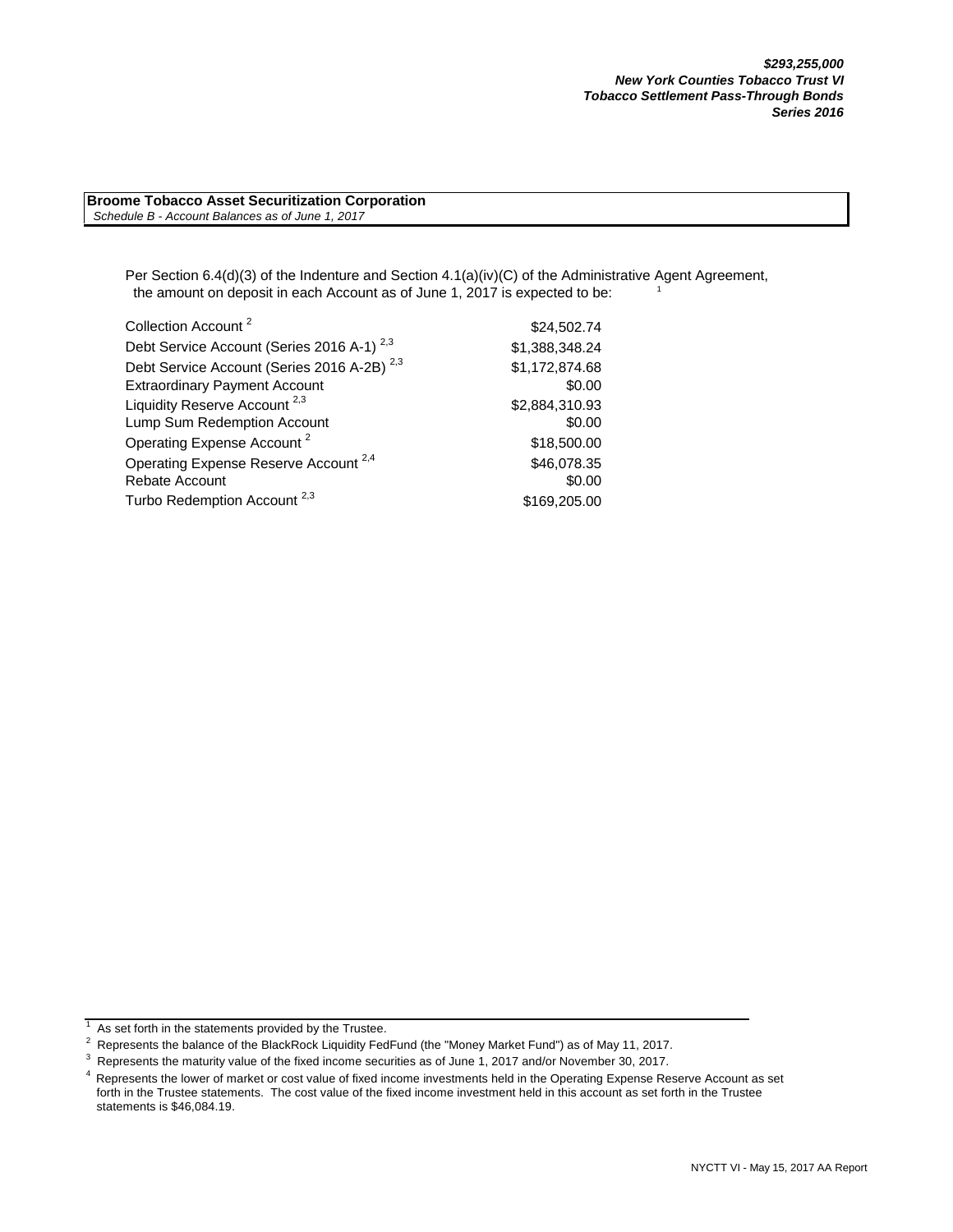**Broome Tobacco Asset Securitization Corporation**  *Schedule C - Liquidity Reserve Requirement and Operating Expense Reserve Account Requirement*

Per Exhibit A of the Indenture, the Liquidity Reserve Requirement means, "for any Series, the amount established in a Supplemental Indenture."

Per Section 6.4(d)(4)(A) of the Indenture and Section 4.1(a)(iv)(D) of the Administrative Agent Agreement, and as stated in Attachment 1 to the Series 2016A Supplemental Indenture (the "Supplemental Indenture"), the Liquidity Reserve Requirement as of June 1, 2017 is:

Liquidity Reserve Requirement \$2,875,834.38

Per Section 6.4(d)(4)(B) of the Indenture and Section 4.1(a)(iv)(E) of the Administrative Agent Agreement, and as stated in Attachment 1 to the Supplemental Indenture, the Operating Expense Reserve Account Requirement as of June 1, 2017 is:

Operating Expense Reserve Account Requirement \$46,000.00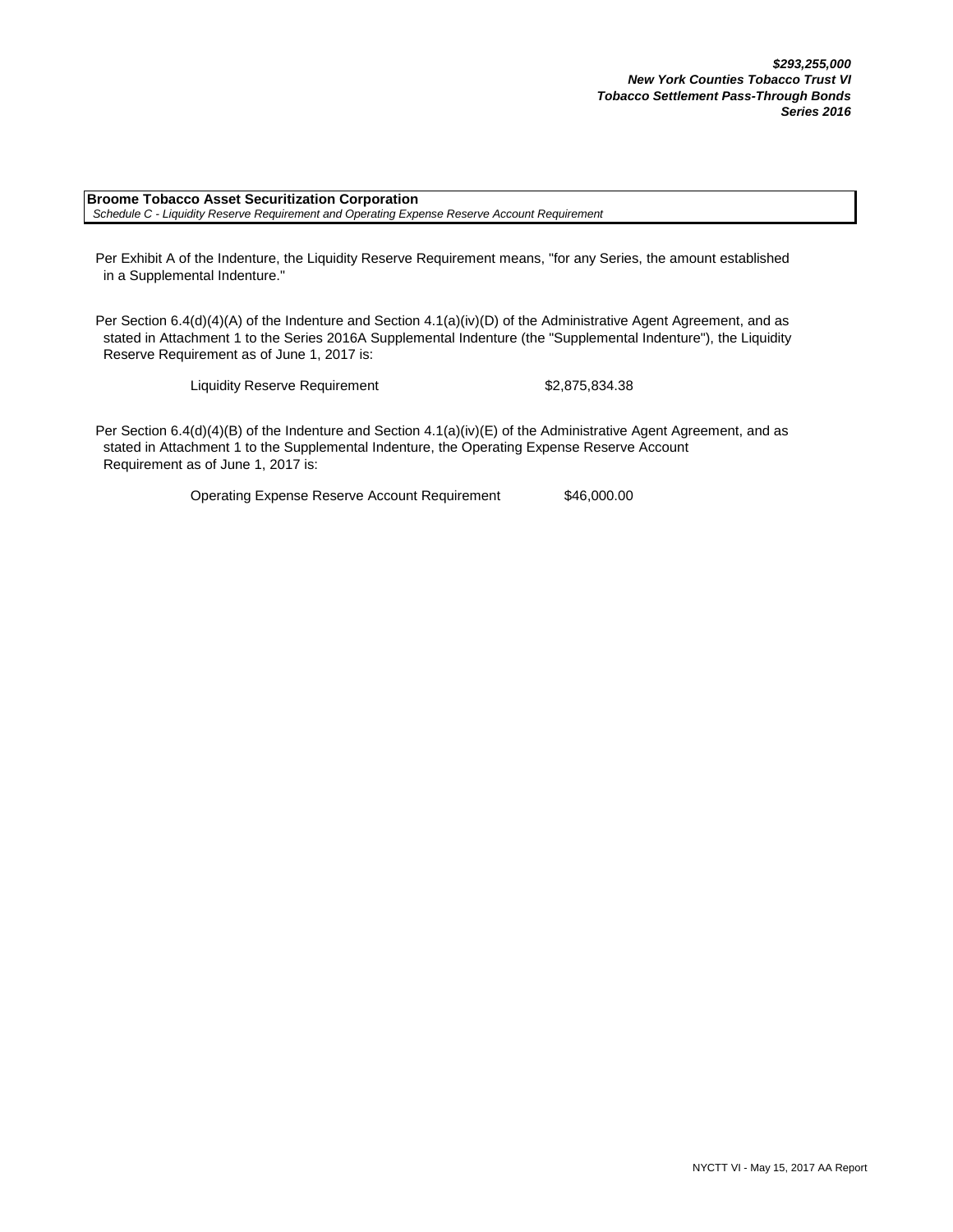**Broome Tobacco Asset Securitization Corporation**  *Schedule D - Partial or Final Lump Sum Payments Received*

Per Section 6.4(d)(5) of the Indenture and Section 4.1(a)(iv)(F) of the Administrative Agent Agreement, consistent with the records provided by the Trustee, no Partial or Final Lump Sump Payments have been received.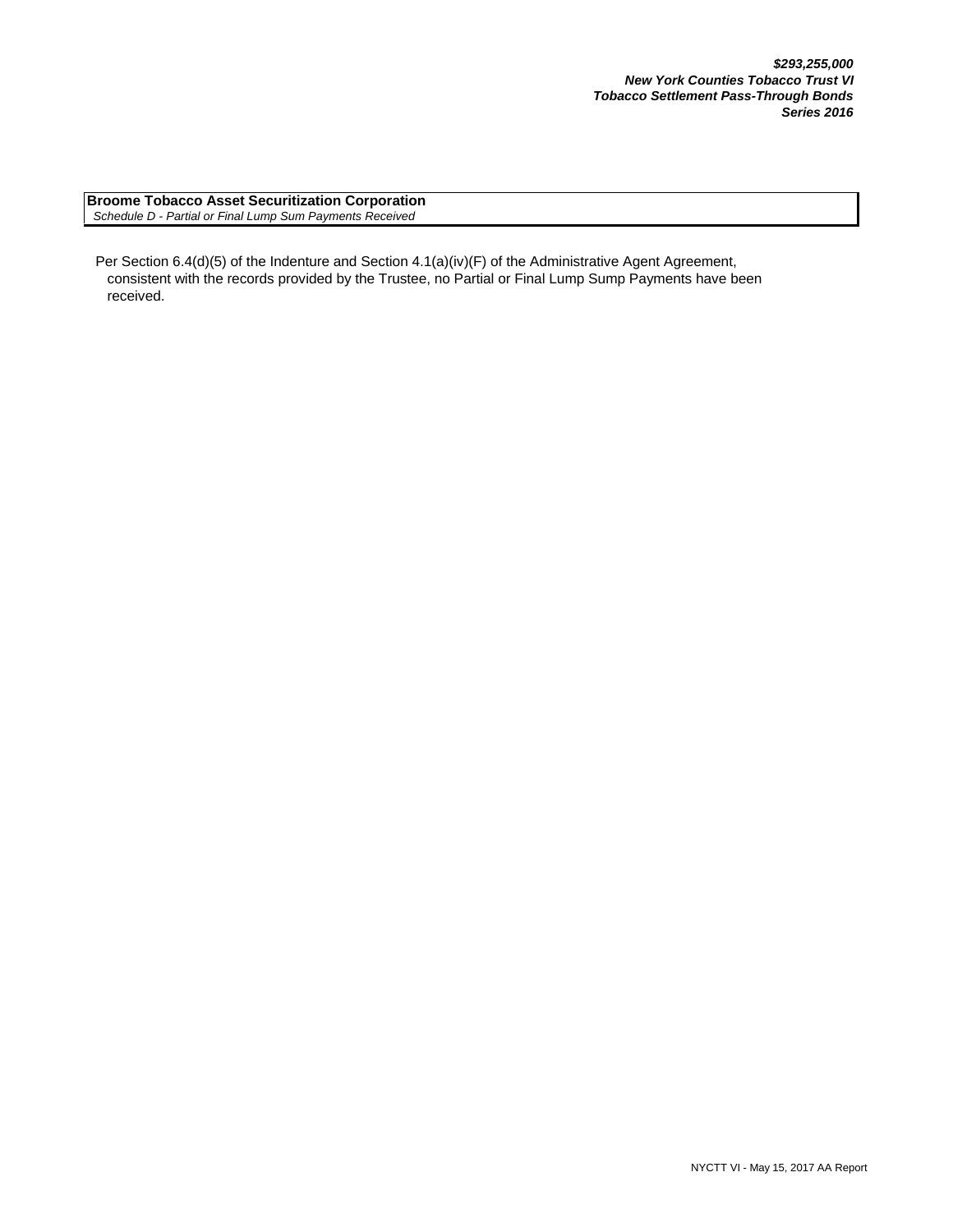| <b>Broome Tobacco Asset Securitization Corporation</b> |  |
|--------------------------------------------------------|--|
| Schedule E - Amounts to be Distributed on June 1, 2017 |  |

Per Section 3.2(b) of the Supplemental Indenture and Section 4.1(a)(iv)(G) of the Administrative Agent Agreement, the amounts to be distributed on June 1, 2017:

| <b>Purpose</b>                   | <b>From Account</b>                                                                                                                                            | <b>Amount</b>              |
|----------------------------------|----------------------------------------------------------------------------------------------------------------------------------------------------------------|----------------------------|
|                                  | Under Section 3.2(b)(2) of the Supplemental Indenture, no event of default has been reported.                                                                  |                            |
| <b>Event of Default</b>          | <b>Extraordinary Pymt</b>                                                                                                                                      | 0.00                       |
| <b>Event of Default</b>          | <b>Debt Service</b>                                                                                                                                            | 0.00                       |
| <b>Event of Default</b>          | <b>Turbo Redemption</b>                                                                                                                                        | 0.00                       |
| <b>Event of Default</b>          | Lump Sum Redemption                                                                                                                                            | 0.00                       |
| <b>Event of Default</b>          | <b>Liquidity Reserve</b>                                                                                                                                       | 0.00                       |
| <b>Event of Default</b>          | <b>Operating Expense Reserve</b>                                                                                                                               | 0.00                       |
|                                  | Under Section 3.2(b)(3) of the Supplemental Indenture, the amount of interest due on the Distribution Date is: \$1,377,768.75                                  |                            |
| Interest                         | <b>Debt Service</b>                                                                                                                                            | 1,377,768.75               |
| Interest                         | <b>Turbo Redemption</b>                                                                                                                                        | 0.00                       |
| Interest                         | <b>Operating Expense Reserve</b>                                                                                                                               | 0.00                       |
| Interest                         | <b>Liquidity Reserve</b>                                                                                                                                       | 0.00                       |
|                                  | Under Section 3.2(b)(4) of the Supplemental Indenture, the amount of maturing principal due on the Distribution Date is: \$0.00                                |                            |
| Principal                        | Debt Service                                                                                                                                                   | 0.00                       |
| Principal                        | <b>Turbo Redemption</b>                                                                                                                                        | 0.00                       |
| Principal                        | <b>Operating Expense Reserve</b>                                                                                                                               | 0.00                       |
| Principal                        | <b>Liquidity Reserve</b>                                                                                                                                       | 0.00                       |
|                                  | Under Section 3.2(b)(5)(A) of the Supplemental Indenture, the Liquidity Reserve Requirement is: \$2,875,834.38                                                 |                            |
| Excess in Liquidity Reserve Acct | Liquidity Reserve to DSA                                                                                                                                       | 8,476.55                   |
|                                  | Under Section 3.2(b)(5)(B) of the Supplemental Indenture, the Operating Exp Reserve Acct Requirement is: \$46,000.00                                           |                            |
| Excess in Oper Exp Reserve Acct  | Operating Expense Reserve to DSA                                                                                                                               | 78.35                      |
|                                  | Under Section 3.2(b)(6) of the Supplemental Indenture, the amount to be paid from the Lump Sum Redemption Account is: \$0.00                                   |                            |
| Lump Sum Redemption              | Lump Sum Redemption                                                                                                                                            | 0.00                       |
| Account is: \$165,000.00         | Under Section 3.2(b)(7) of the Supplemental Indenture, the amount of Turbo Term Bonds to be paid from the Turbo Redemption                                     |                            |
| <b>Turbo Redemption</b>          | <b>Turbo Redemption</b>                                                                                                                                        | $\mathbf{1}$<br>165,000.00 |
| <b>Junior Payments</b>           | Under Section 3.2(b)(8) of the Supplemental Indenture, the amount of Junior Payments to be made on the Distribution Date is: \$0.00<br>Junior Accounts, if any | 0.00                       |

1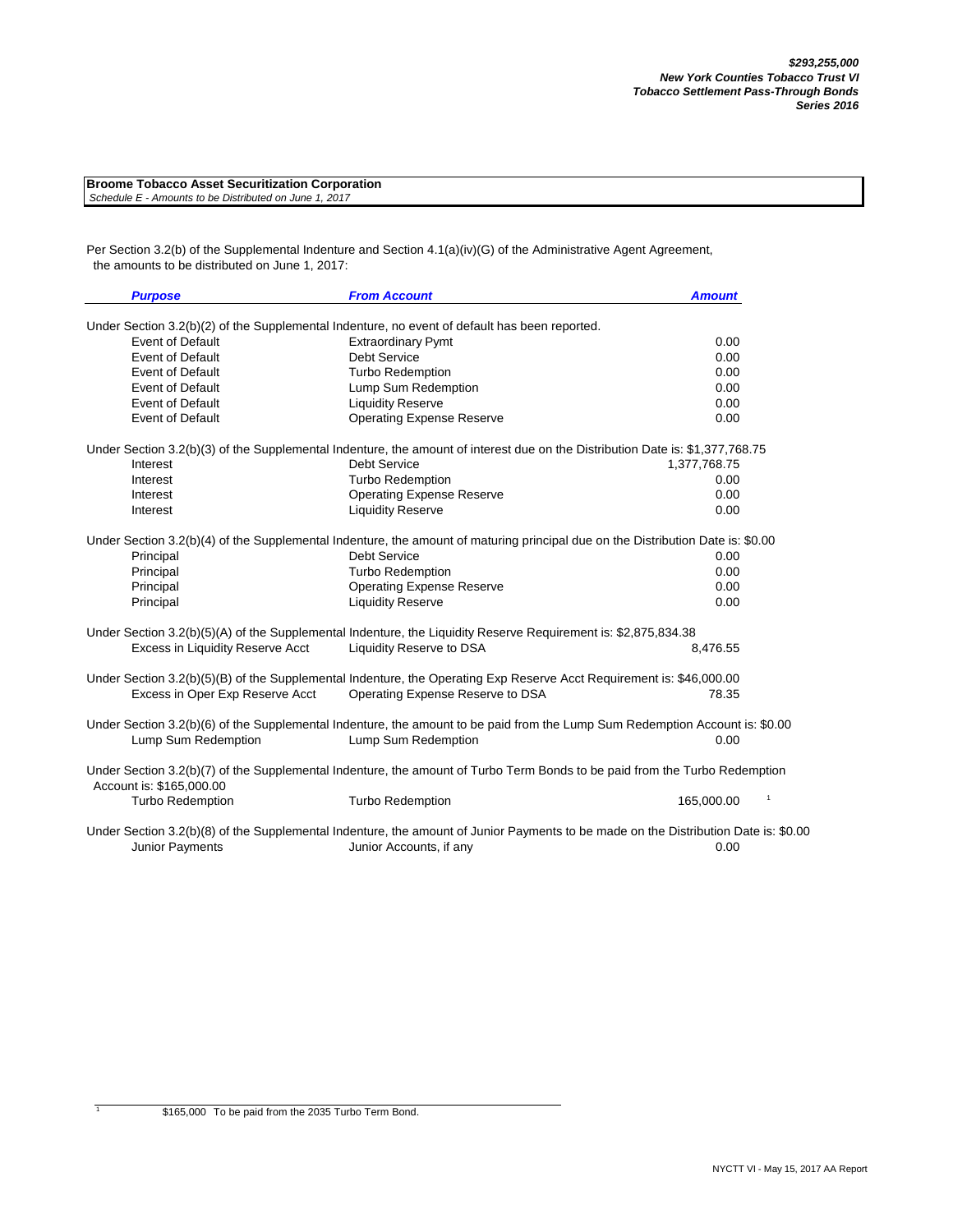**Aggregate Liquidity Reserve Account Balances**  *Account Balance as of June 1, 2017*

| <b>TASC</b>     | Series 2016A<br>Liquidity<br>Reserve<br><b>Account</b><br><b>Balance</b> | Series 2016B<br>Liquidity<br><b>Reserve</b><br><b>Account</b><br><b>Balance</b> | Series 2016C<br><b>Liquidity</b><br><b>Reserve</b><br><b>Account</b><br><b>Balance</b> |
|-----------------|--------------------------------------------------------------------------|---------------------------------------------------------------------------------|----------------------------------------------------------------------------------------|
| <b>Broome</b>   | 2,884,311                                                                |                                                                                 |                                                                                        |
| <b>Dutchess</b> | 3,220,967                                                                |                                                                                 |                                                                                        |
|                 |                                                                          |                                                                                 |                                                                                        |
| Onondaga        | 6,254,733                                                                |                                                                                 |                                                                                        |
| Rensselaer      | 2,011,443                                                                |                                                                                 |                                                                                        |
| Ulster          | 2.209.540                                                                |                                                                                 |                                                                                        |
| Oswego          |                                                                          | 999,563                                                                         | 701,161                                                                                |
| Sullivan        |                                                                          | 649.534                                                                         | 457.545                                                                                |
| Total           | 16,580,993                                                               | 1.649.097                                                                       | 1,158,705                                                                              |